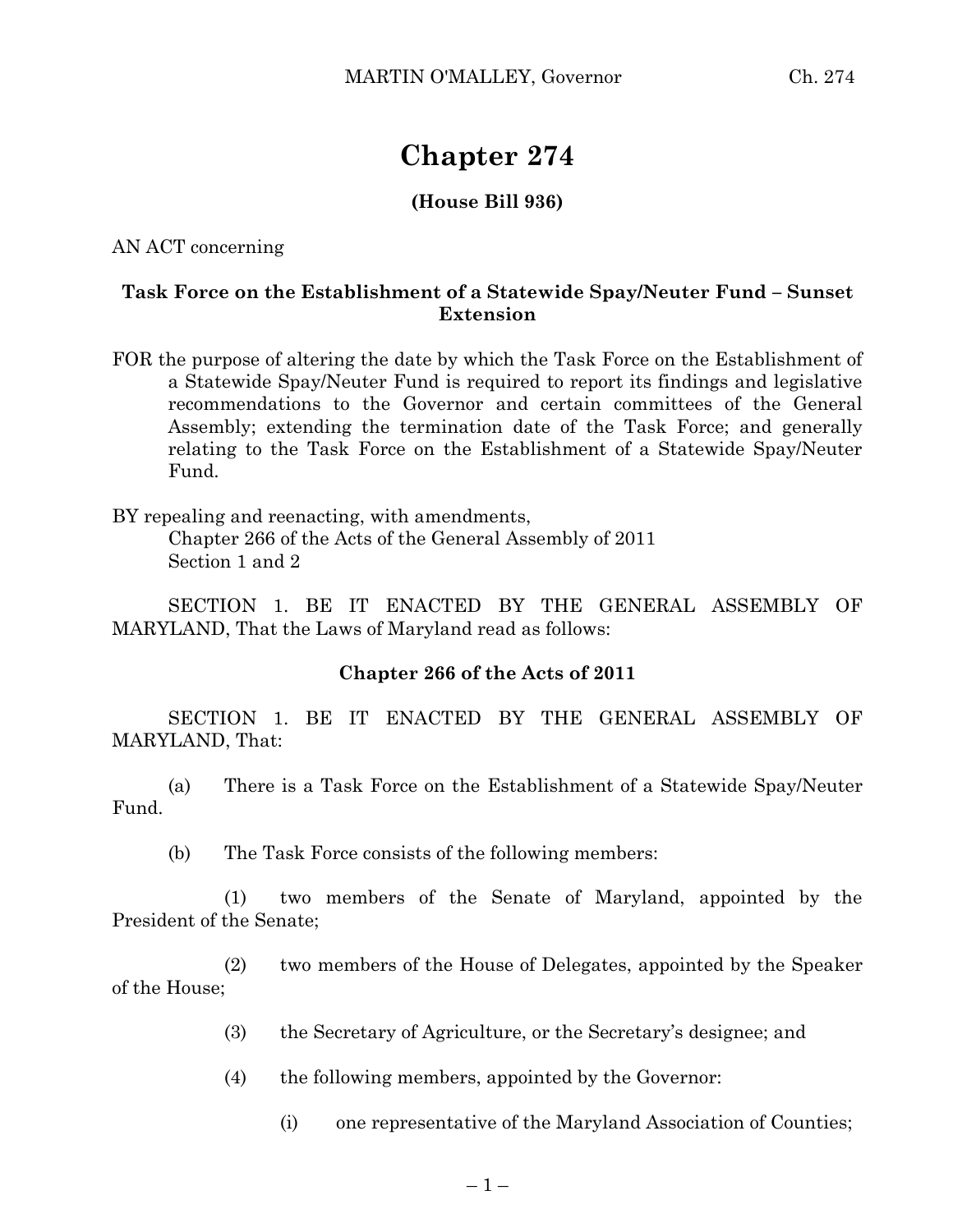| Ch. 274         |         | 2012 LAWS OF MARYLAND                                                                                                                                                                                                                                                                                                         |
|-----------------|---------|-------------------------------------------------------------------------------------------------------------------------------------------------------------------------------------------------------------------------------------------------------------------------------------------------------------------------------|
| States;         | (ii)    | one representative of the Humane Society of the United                                                                                                                                                                                                                                                                        |
| Association;    | (iii)   | one representative of the Maryland Veterinary Medical                                                                                                                                                                                                                                                                         |
|                 | (iv)    | one representative of Maryland Votes for Animals;                                                                                                                                                                                                                                                                             |
|                 | (v)     | one representative of the Howard County Animal Advocates;                                                                                                                                                                                                                                                                     |
| Shelter;        | (vi)    | one representative of the Baltimore Animal Rescue and Care                                                                                                                                                                                                                                                                    |
| Maryland, Inc.; | (vii)   | one representative of the Professional Animal Workers of                                                                                                                                                                                                                                                                      |
|                 | (viii)  | one representative of the Maryland SPCA;                                                                                                                                                                                                                                                                                      |
|                 | (ix)    | one representative of the Pet Food Institute;                                                                                                                                                                                                                                                                                 |
| Council; and    | (x)     | one representative of the Pet Industry Joint Advisory                                                                                                                                                                                                                                                                         |
|                 | $(x_i)$ | two representatives of other private or public organizations<br>with experience and interest in spay/neuter programs.                                                                                                                                                                                                         |
|                 |         | $\mathbf{m}$ and $\mathbf{m}$ and $\mathbf{m}$ and $\mathbf{m}$ and $\mathbf{m}$ and $\mathbf{m}$ and $\mathbf{m}$ and $\mathbf{m}$ and $\mathbf{m}$ and $\mathbf{m}$ and $\mathbf{m}$ and $\mathbf{m}$ and $\mathbf{m}$ and $\mathbf{m}$ and $\mathbf{m}$ and $\mathbf{m}$ and $\mathbf{m}$ and<br>$0.1$ TT<br>$c_{\rm D}$ 1 |

(c) The President of the Senate and the Speaker of the House of Delegates jointly shall designate the chair of the Task Force.

(d) The Department of Legislative Services shall provide staff for the Task Force.

(e) A member of the Task Force:

(1) may not receive compensation as a member of the Task Force; but

(2) is entitled to reimbursement for expenses under the Standard State Travel Regulations, as provided in the State budget.

(f) The Task Force shall:

(1) collect and review data on the number of spay/neuter services performed each year in the State and the unmet need for the services;

(2) review ongoing successful local spay/neuter programs in the State;